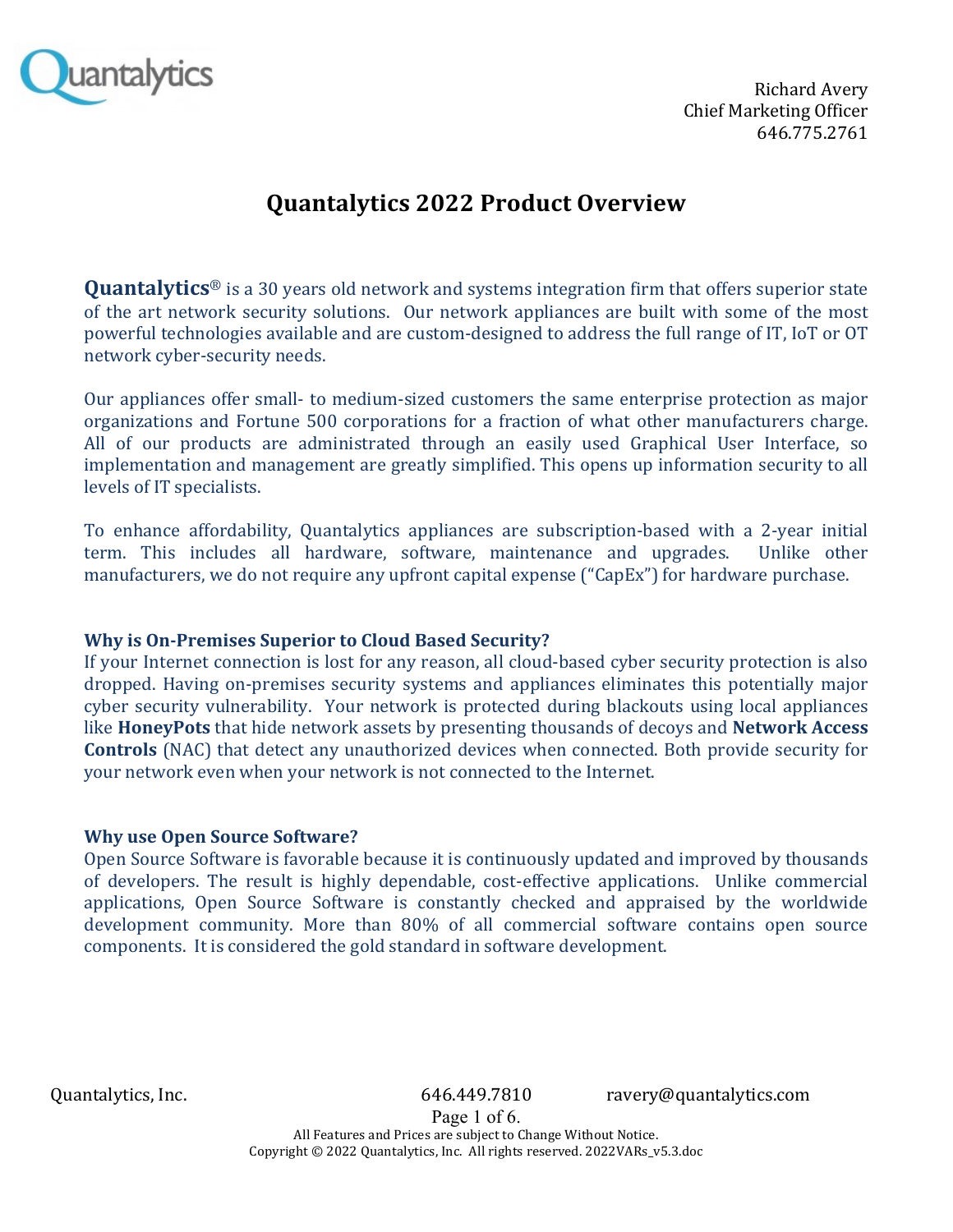

# **About Quantalytics Subscription Based Products:**

- We have **NO** initial capital expense ("CapEx") charges.
- All appliances are subscription-only, which includes all hardware, upgrades, maintenance and technical support (no hidden fees).
- Quantalytics always maintains ownership of our Network Security Appliances. As a result, we are always responsible for software updates and the appliance hardware itself.
- All of our appliances are fully covered by our warranties as long as they are under subscription.
- Our products are designed to be used both individually as stand-alone network security products and as part of a synergistic ecosystem to maximize Cybersecurity effectiveness.
- Quantalytics products are also compatible with our competitors' products, thereby allowing customers to "mix and match".
- All of our appliances are also available as **Virtual Machines** if required.

# **Quantalytics Product Overview**

# **Q-Box®** \$450./mo.

# *Foundational Network Security.*

The O-Box combines a network burglar alarm with a network inventorying tool. Inventorying enables identification and monitoring of the entire network's running services and assets. The Q-Box includes a suite of forensic tools to help find and diagnose the exact nature of a break-in so it can be quickly fixed. Unlike firewalls that only look at overall network traffic, the O-Box evaluates the contents of the traffic for the presence of malware.

# **Q-IDS®** \$575./mo.

*Advanced Intrusion Detection.*

The Q-IDS is a high-powered burglar alarm coupled with a suite of forensic tools to automatically alert and identify the exact nature of a network breach so it can be quickly fixed. Quantalytics recommends the Q-IDS appliance if the inventorying and security auditing tools found in the Q-Box are not required.

Quantalytics, Inc. 646.449.7810 ravery@quantalytics.com

Page 2 of 6. All Features and Prices are subject to Change Without Notice. Copyright © 2022 Quantalytics, Inc. All rights reserved. 2022VARs\_v5.3.doc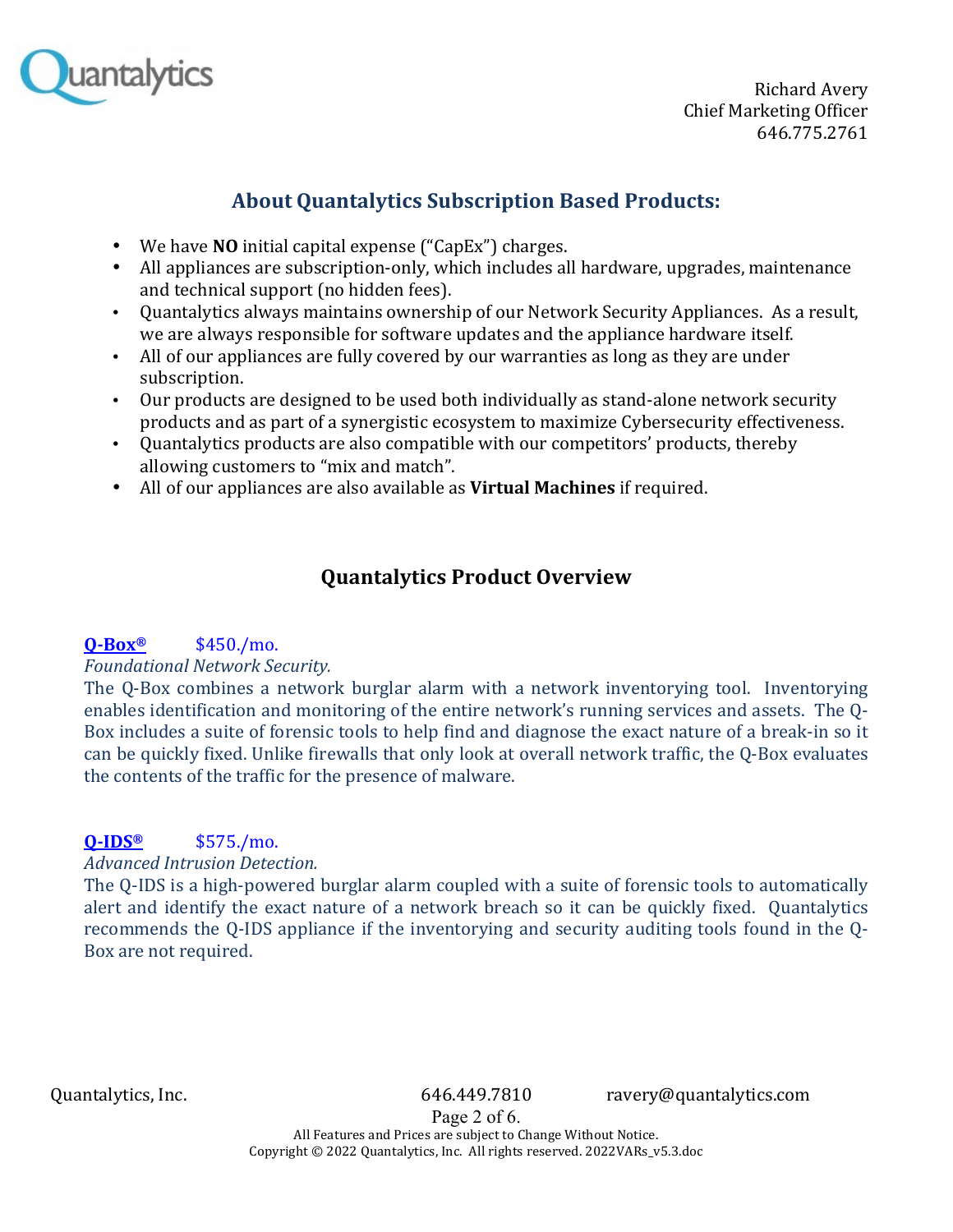

**Richard Avery** Chief Marketing Officer 646.775.2761

# **Q-DLP®** \$575./mo.

*Data Loss Prevention Alarm*

The Q-DLP continuously monitors data (i.e. Social Security numbers, dates of birth, and other personally identifiable information) on networks to determine exposure to potential hacking. The O-DLP then automatically notifies the administrator of the potential vulnerability so the issues can be corrected. The Q-DLP also alerts administrators to data thieves (hackers) in the act of exfiltrating stolen data so that corrective action can be taken.

# **Q-OSSEC®** \$549./mo.

#### *Ideal for Point- of-* Sale (PoS) security

The O-OSSEC is a combination Intrusion Detection System (burglar alarm) and auditing tool. Both are for general use, as well as PCI DSS (Payment Card Industry Data Security Standard) auditing and compliance. The Q-OSSEC is ideal for safeguarding Point-of-Sale (PoS) terminals and networks. The data auditing tool can ensure credit card companies are compliant with mandatory card issuers' regulations.

# **Q-Hpot®** \$345./mo.

#### *Honeypot Decoy Appliance for IT Networks.*

The Q-Hpot uses a honeypot to camouflage the real servers and workstations in a network by presenting potentially thousands of false ("decoy") network devices. If real servers are difficult to spot, the odds of a successful hack decrease radically. Honeypots also act as an additional tripwire to notify of intrusion attempts.

# **Q-ConPot®** \$959./mo.

#### *Specialized Honeypot for ICS and SCADA networks*

The Q-Conpot is a honeypot for Industrial Control Systems (ICS) and SCADA networks. The real devices are camouflaged by thousands of phantom devices, each mimicking human activity and making the real ones virtually impossible to spot, thereby radically reducing the odds of a successful hack. Honeypots can also act as a tripwire to alert an intrusion attempt.

#### **Q-GridPot®** \$959./mo.

#### *Specialized Honeypot for Electric Power Grids and Substations*

The Q-Gridpot is a honeypot for Industrial Control Systems (ICS) and SCADA used in electric power grid OT networks and substations. Honeypots provide network obfuscation and deny the hacker easy network access while greatly increasing the likelihood of detecting a breach. The real devices are camouflaged by thousands of phantom devices, each mimicking normal operational functionally. The camouflage makes the real devices virtually impossible to spot, thereby radically reducing the odds of a successful hack. Honeypots can also act as a tripwire to alert administrators to an intrusion attempt.

Quantalytics, Inc. 646.449.7810 ravery@quantalytics.com

Page 3 of 6. All Features and Prices are subject to Change Without Notice. Copyright © 2022 Quantalytics, Inc. All rights reserved. 2022VARs\_v5.3.doc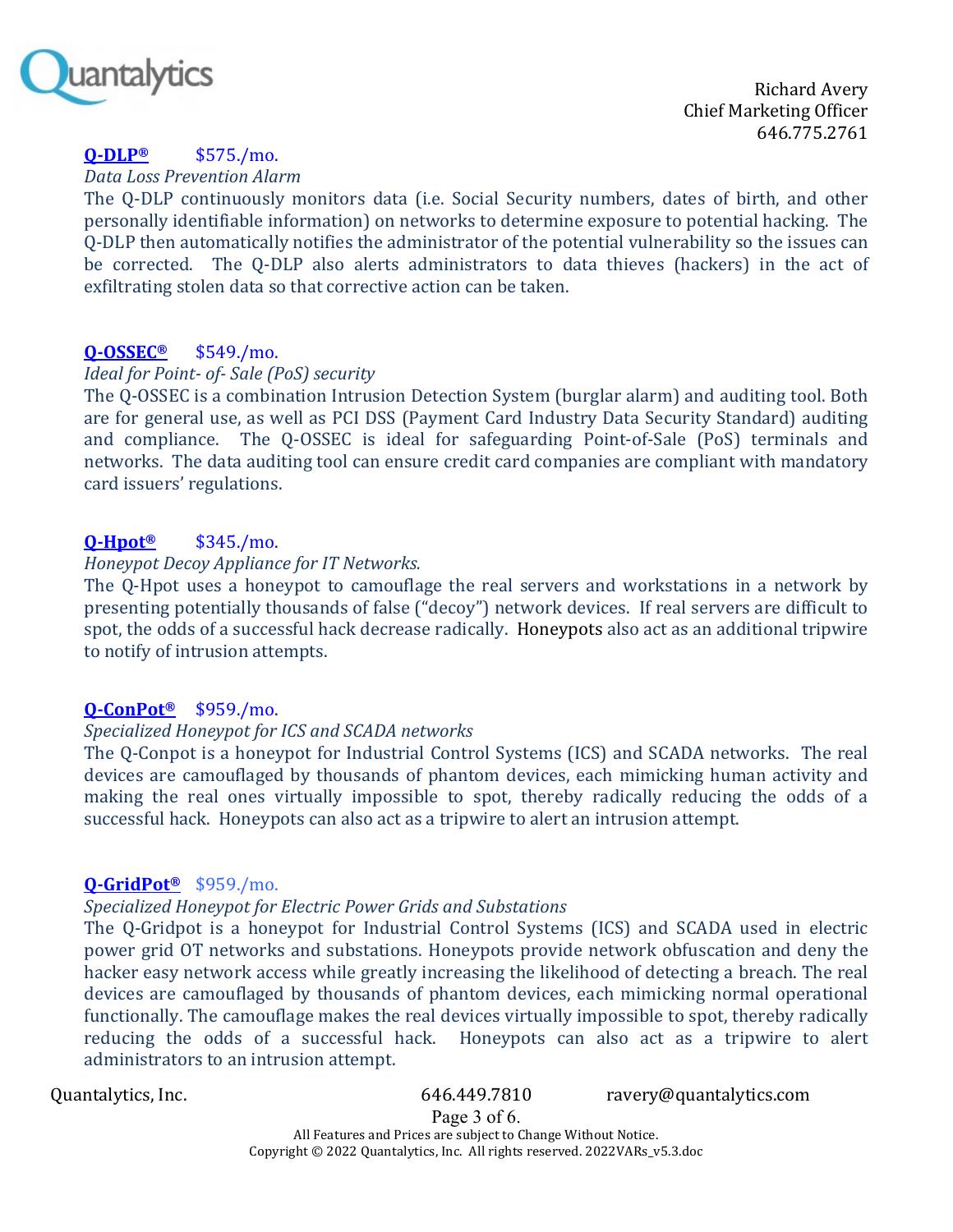

## **Q-GasPot®** \$959./mo.

#### *Specialized for Veeder-Root Gas Systems*

Veeder-Root Guardian Tank Gauges are widespread in the oil and gas industry and are used for, among other things, inventorying fuels. The Q-GasPot was designed to randomize the gauges as much as possible so that no two instances look exactly alike. This makes it possible for the Q-GasPot to display hundreds of realistic attack surfaces ("decoys") on a network, which, in turn, can help catch and stymie a hacking attempt. To the hacker, it appears to be a very large fuel depot. If the hacker probes an attack surface, the hacking incident is caught and an alert is issued. The only limiting factor on the number of decoy attack surfaces is the number of available LAN IP addresses.

# **Q-GM®** \$759./mo.

## *Passive Network Monitoring appliance*

GrassMarlin relies on passive scanning, unlike most network monitoring systems, including the Quantalytics Q-Box. This makes it ideal for older networks were latency potentially introduced by active scanning is a concern. GrassMarlin produces a variety of graphical reports grouped by the following topical areas: Network, Country, Manufacturer, Role, Category, and ICS Protocol. This gives network operators critical information at a glance. The data analysis tools built into GrassMarlin can be used to identify devices that are acting out of role, due to infection or misconfiguration.

# **Q-Log®** \$329./mo.

# Log aggregation and automated *log analysis appliance*

The Q-Log automates the collection and analysis of all types of logs. Logs are provided by everything residing on a network. The Q-Log filters these logs to only display entries that may indicate intrusion attempts or network device service failures.

# **Q-SOAR®** \$1299./mo. – for 2 required appliances for failover.

# *Ideal for fully or partially automating responses to cyber security alerts.*

The O-SOAR (Security Orchestration, Automation, and Response) automates the detection and response to security breaches, using The HIVE, a highly scalable, 4-in-1 open source Security Incident Response Platform. The O-SOAR augments, and can replace, cyber security employees in dealing with alerts from SIEM systems such as the Q-OSSEC. The Q-SOAR relies on playbooks predefined rules to respond to predefined network events such as a detected breach that can be customized to each customer's network. The Q-SOAR playbooks are created from customers' incident response plans.

Quantalytics, Inc. 646.449.7810 ravery@quantalytics.com

Page 4 of 6. All Features and Prices are subject to Change Without Notice. Copyright © 2022 Quantalytics, Inc. All rights reserved. 2022VARs\_v5.3.doc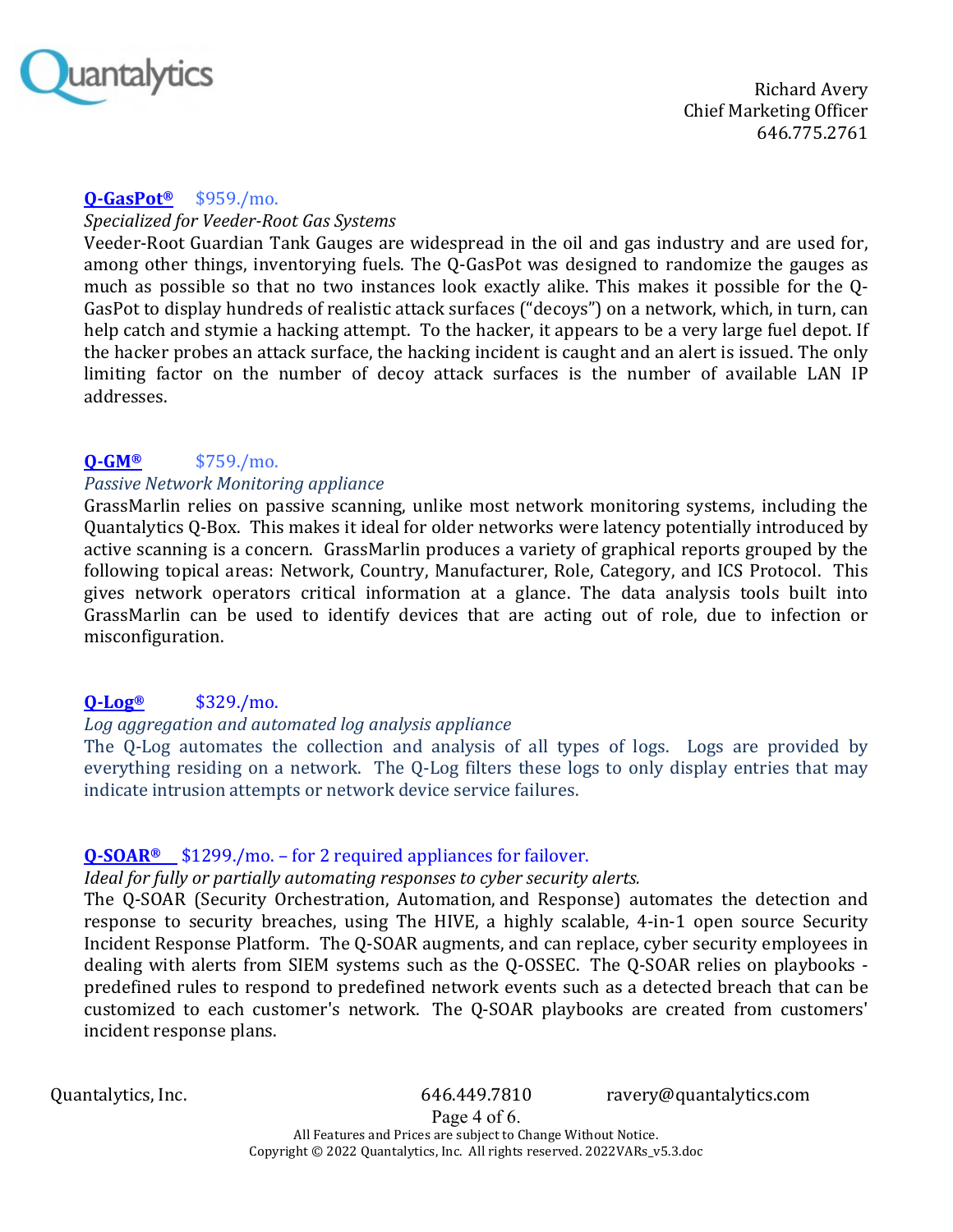

#### **Q-Vul®** \$329./mo.

#### *Vulnerability Assessment System Appliance*

The Q-Vul scans networks to identify unpatched, open vulnerabilities that can lead to security breaches. It examines all types of network hardware (e.g. routers) and software, as well as workstations and servers.

#### **Q-ModSec®** \$419/mo.

#### *Web Application Firewall*

The Q-ModSec is a specialized Web Application Firewall ("WAF") that prevents websites from becoming compromised. It examines web commands sent by browsers to determine if they are legitimate and allowed or illegitimate. If they are illegitimate, the O-ModSec alerts Cyber Security personnel and blocks the commands, thereby preventing the illegitimate commands from reaching the web server.

## **Q-WiFi®** \$289./mo

#### *Detects and Defeats false Wi-Fi Networks ("Evil Twins")*

The Q-WiFi detects and defeats imposter ("Evil Twin") Wi-Fi networks by preventing users from logging into fake, look-alike wireless networks used by hackers to steal user credentials. The 0-WiFi blocks access to Wi-Fi networks until the Evil Twin can be found and removed. This prevents innocent "guest" users from logging onto fraudulent networks, thereby protecting users' various website login credentials from exposure to hackers. Q-WiFi is ideal for all public WiFi environments. 

#### **Q-Proxy®** \$329./mo.

#### *Proxy Server/URL redirector*

The Q-Proxy filters web traffic. It blocks problematic sites (e.g. porn) and includes settings that allow custom site blocking  $(e.g.$  ESPN.com during working hours). The Q-Proxy is ideal for libraries and schools that receive Federal Aid money to meet federal filtering requirements. The 0-Proxy also provides a filter for businesses and organizations requiring enforcement of internet usage policies.

Quantalytics, Inc. 646.449.7810 ravery@quantalytics.com

Page 5 of 6. All Features and Prices are subject to Change Without Notice. Copyright © 2022 Quantalytics, Inc. All rights reserved. 2022VARs\_v5.3.doc